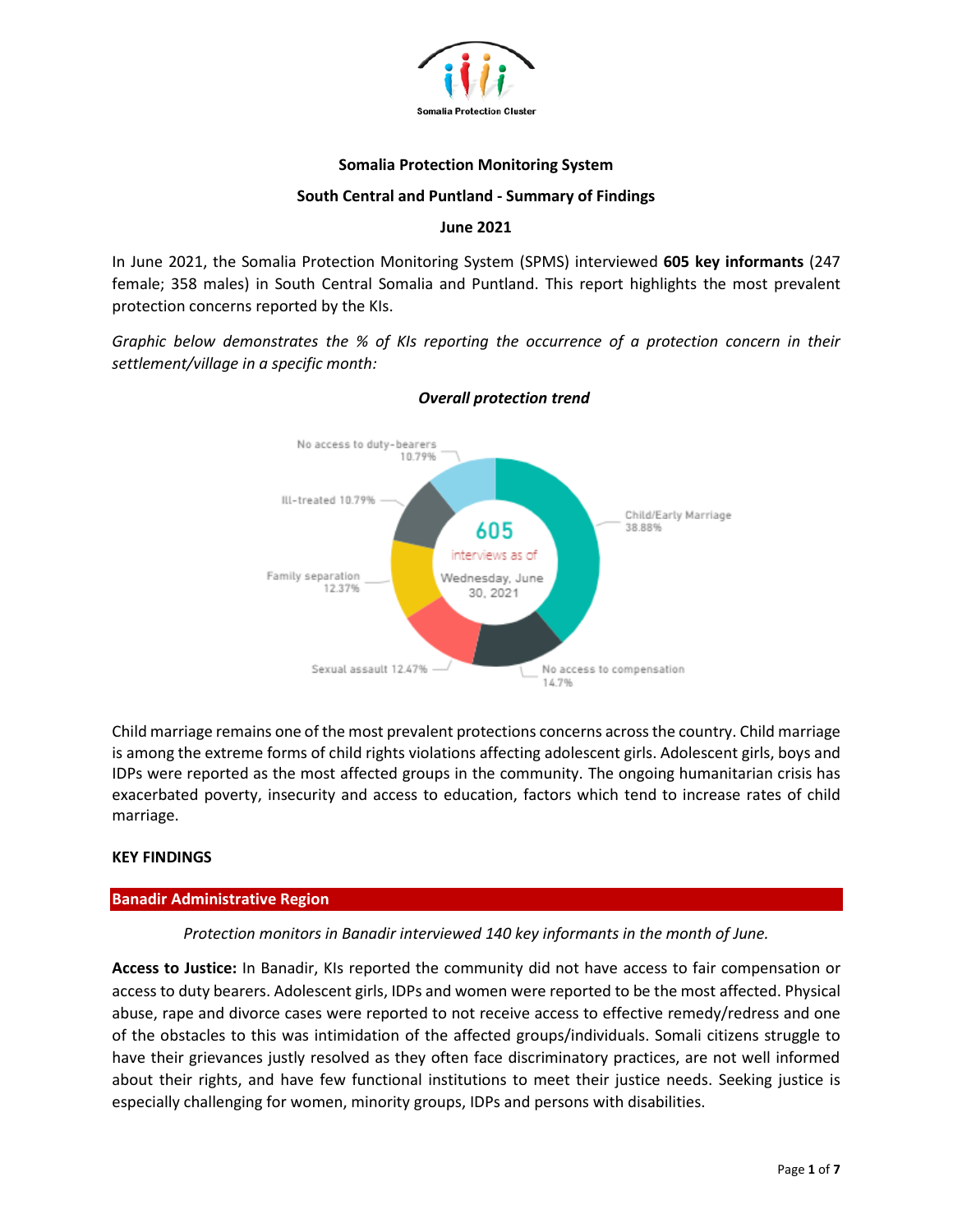

**Extortion/abuse of assistance:** 21% of KIs reported incidents of extortion/abuse of assistance in KM13 Dayniile and KM13 Khada areas of Banadir. Adult women, IDPs, adolescent girls and men were reported to be the most affected. The type of extortion/abuse of assistance reported by KIs included:

- Paying money to be included in the beneficiaries list
- Conduct free labor in exchange for assistance
- Exchange of sexual favors
- Forced to handover some of the assistance
- Forced to share the assistance with others

**Coping mechanism:** To cope with this violation, the community requestssupport from traditional leaders, complains to CSO's or NGOS and 17% of the KIs reported the community will not take any action.

**Exclusion from assistance:** 25% of KIs in KM13 Dayniile reported incidents of exclusion. 75% of KIs reported that the reason for exclusion is due to discrimination by community leaders based on social background (i.e. clan) and 25% reported access was denied based on gender. The type of assistance denied included:

- Shelter (50% of KIs)
- Access to cash for work activities (25% of KIs)
- Cash based assistance (25% of KIs)

### **Bay Region**

*Protection monitors in Baidoa interviewed 30 key informants in the month of June.*

**Sexual assault:** The second most prevalent protection concern reported in Baidoa is sexual assault. Adolescent girls (12-17), women, IDPs, marginalized\* groups and girls (0-11) were reported to be the most affected. 33% of KIs reported 4-5 incidents occurring within a month. 36% of KIs reported rape cases received no access to family courts. One of the major obstacles reported was the lack of formal courts/access to justice in the area.

**Community coping strategies**: 74% of KIs reported the affected groups will reach out to NGOs or health facilities for support, report to authorities for support and only 4% of KIs reported marriage between the survivor and perpetrator. Based on feedback received from key informants (Kis), most known survivors of sexual assault are seeking medical and psycho-social support. Even though access to justice remains an ongoing concern, the known survivors are reporting cases to local authorities.

\*Note: the term marginalized groups is being phased out of the SPMS tool in order to have a more precise definition of those that are most affected.

# **Galgaduud Region**

*Protection monitors interviewed a total of 86 key informants. 75 interviews in Cadaado and 15 interviews in Guriceel.* 

**Family separation:** IDPs, women, adolescent boys, girls, and boys (0-11) reported to be most affected. 40% of KIs in Guriceel reported incidents of kidnappings that have resulted in family separation. 43% of KIs reported 4-5 kidnapping incidents occurred within one month.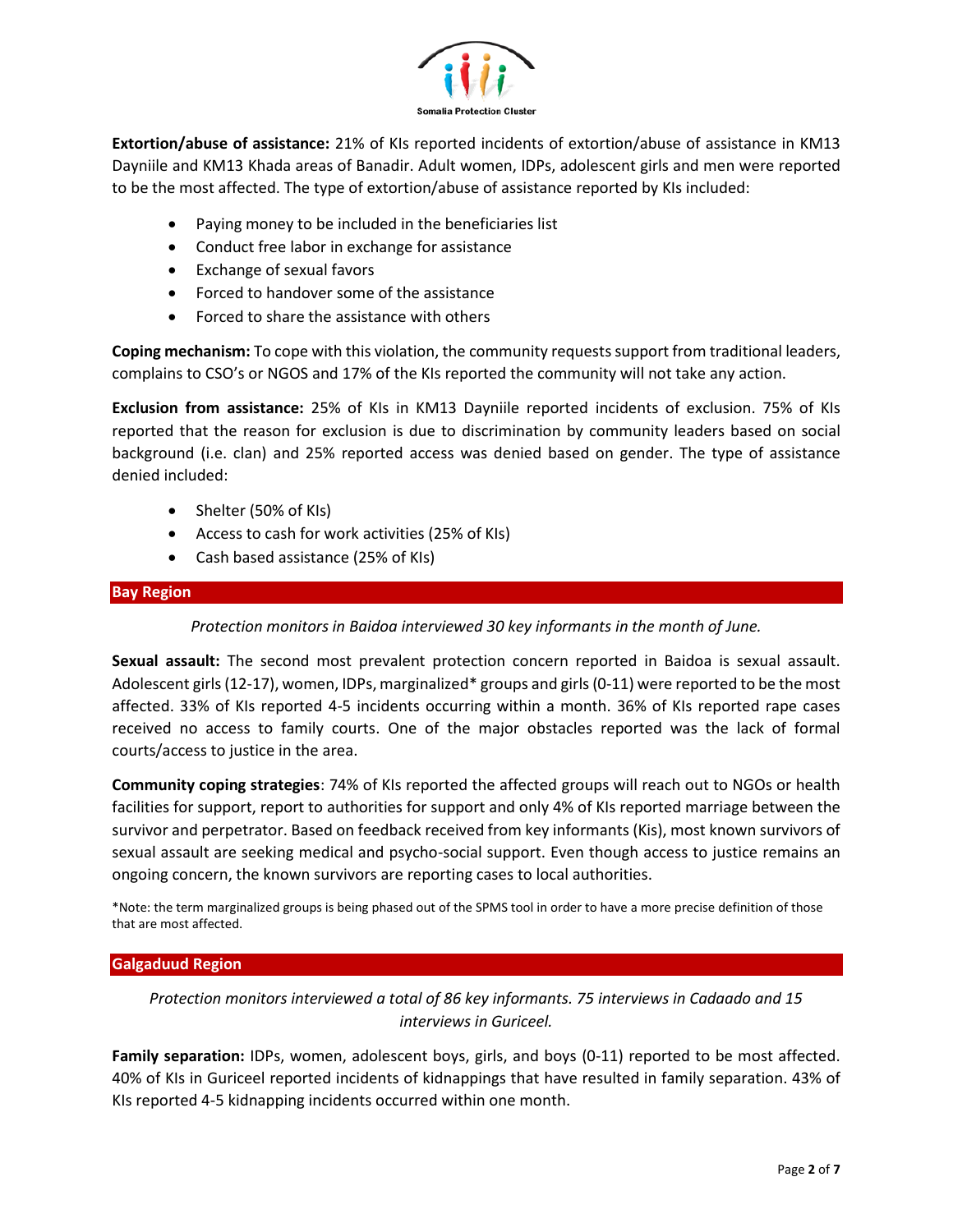

**Violence in assistance delivery:** This protection concern was specifically reported in Cadaado district. Adolescent girls (12-17), IDPs and persons with disabilities were reported to be most affected. Host communities, IDPs who were not selected to receive assistance, and gatekeepers were identified as dividers. It is important to note gatekeepers were identified both as dividers as well as connectors within the community. Currently SPMS defines **violence in assistance delivery** as:

**Conflict/violence as a result of or during distributions of humanitarian assistance:** Includes incidents of violence (stampede, fighting, shooting, extortion for instance) during registration for, and distribution of humanitarian assistance (cash and non-cash), whether among beneficiaries, between beneficiaries and other people in the communities or from other communities, between beneficiaries and security personnel. It can also include conflict and violence within household.

## **What incidents happened?:**

- Someone tried cutting the queue
- Someone took some of the items received: This could be linked to the gatekeepers since in most cases they are identified as perpetrators in extortion/abuse of assistance and force the affected groups to handover or share the assistance with others
- Someone's name not in the distribution list
- Item received differed from the entitlement

## **KIs reported the below actions were taken by NGOs:**

- Mediate conflict
- Ask local authorities for support
- As community leaders to mediate
- Suspend or leave the distribution site

**Exclusion from assistance:** Incidents reported in Cadaado district. IDPs, marginalized\* groups, women and persons with disabilities reported to be the most affected. Assistance denied:

- Cash based assistance (61% of KIs)
- Access to latrines (23% of KIs)
- Access to NFI distribution (21% of KIs)

**Conflict related injuries/death:** Only 9% of KIs in Cadaado reported incidents of conflict related injuries. Adult men, women, adolescent boys, and girls to be the most affected.

# **Connectors and Dividers:**

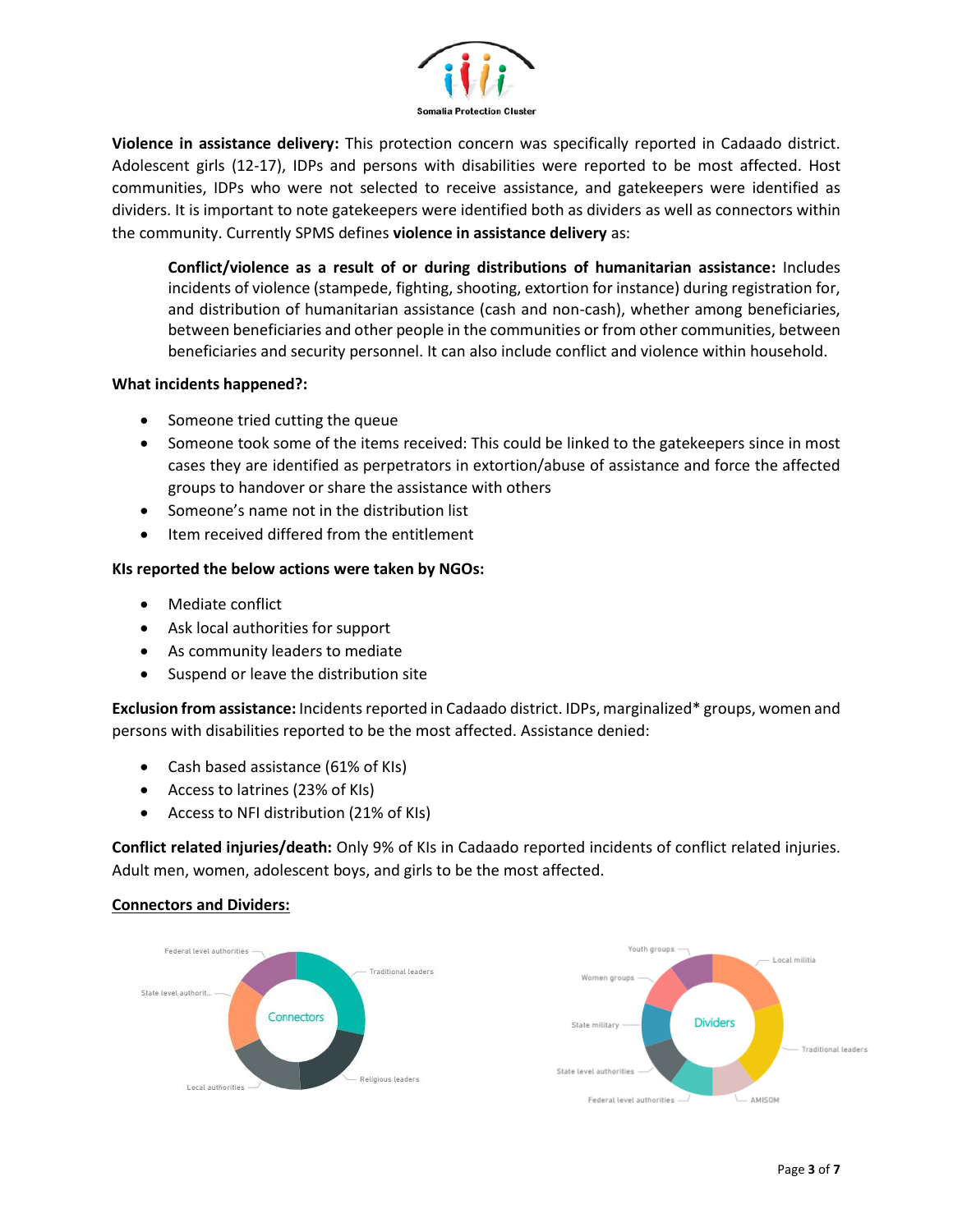

# **Connectors are people in the community who support access rights or mitigate the impact of protection indent.**

## **Dividers: are people who increase the protection risk for other people.**

| <b>Causes of Injuries</b> | % of KIs | <b>Conflicted related to</b> | % of KIs |
|---------------------------|----------|------------------------------|----------|
| Village attack            | 45%      | Clan conflict                | 55%      |
| Assassinations            | 21%      | Personal dispute             | 27%      |
| Military operation        | 16%      | State vs non state           | 9%       |
|                           |          | armed actors                 |          |

\*Note: the term marginalized groups is being phased out of the SPMS tool in order to have a more precise definition of those that are most affected.

### **Gedo Region**

*Protection monitors in Doolow interviewed 40 key informants in the month of June.*

**Sexual assault:** the second most prevalent protection incident reported in Doolow is sexual assault. IDPs, women and adolescent girls (12-17) reported to be the most affected groups. 46% of KIs reported 2-3 incidents occurring within a month. 89% of KIs reported the affected group will report the incident to NGOs or health facilities for support. Based on the SPMS findings, the community does reach out to local authorities and duty bearers for support, but the response is slow or non-existence due:

- to the lack of formal courts in the area
- Request to pay bribes
- Lack of financial means
- Access denied due to social background (i.e. clan)

### **Hiraan Region**

*Protection monitors in Belet-weyne interviewed 40 key informants in the month of June.*

**Destruction of property:** Below table highlights the most affected groups in Belet-Weyne

| <b>Affected groups</b>      | % of KIs |
|-----------------------------|----------|
| All groups equally affected | 32%      |
| <b>IDPs</b>                 | 24%      |
| Marginalized groups*        | 14%      |
| Adult women                 | 6%       |

75% of KIs reported destruction of property was due to flooding and 12% of KIs reported destruction of property was due to forced eviction. In May 2021, more than 16,000 persons were displaced to higher grounds, as new flooding affected 12 villages in Beledweyne, Hiraan region**.** Most of the displaced people from the twelve rural villages depend primarily on farming. Their normal life routines have been disrupted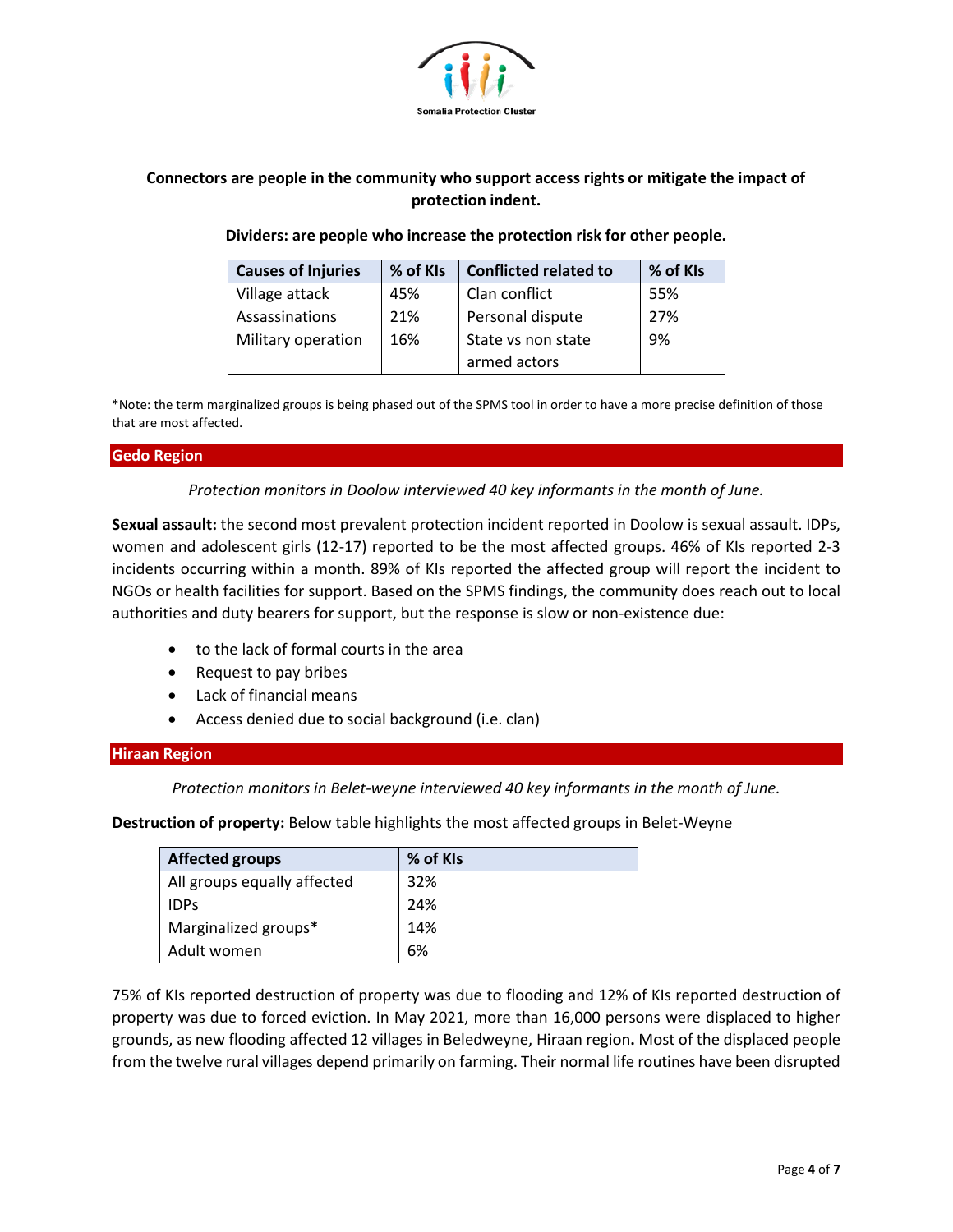

and livelihood strategies destroyed<sup>1</sup>. To cope with the incident 46% of KIs reported affected groups moved out of the settlement/location.

\*Note: the term marginalized groups is being phased out of the SPMS tool in order to have a more precise definition of those that are most affected.

## **Lower Shabelle Region**

*Protection monitors interviewed 90 key informants in the month of June. 24 interviews in Afgooye and 40 interviews in Marka.* 

**Child recruitment:** was reported in Marka. Adolescent boys (12-17) reported to be the most affected groups. 35% of KIs reported that the incident took place, with 2-3 cases reported in a month and 24% of KIs reported that the incident took place often, with 5-10 cases reported in a month.

Below entities were reported as child recruiters:

- State armed forces (76% of KIs)
- Non-state armed actors (24% of KIs)

Most actors in the conflict, including SNA, recruit civilians by force, but al-Shabaab remains the main perpetrator. This is also true for child recruitment. The government seeks to combat the forceful recruitment of civilians through various initiatives, but with little success so far. Forced recruitment and the recruitment of children occur throughout South and Central Somalia as well as parts of Puntland<sup>2</sup>.

### **Lower Juba Region**

*Protection monitors in Kismayo interviewed 90 key informants in the month of June.*

**Destruction of property:** Second highest protection concern reported in Kismayo. 54% of KIs reported IDPs as the most affected group and 11% of KIs reported persons with disabilities being affected. 35% of KIs reported the property was destroyed due to forced evictions and this could also be linked to the land grabbing incidents reported by 21% of KIs.

NRC's [Evictions Information Portal](https://evictions.nrcsystems.net/evictions.php) reports increased evictions in June with 366 incidents compared to 120 incidents reported in May. The KIs reported landowners as dividers and increasing the protection risk for the community. The evictions portal also indicated properties were privately owned and reasons for the evictions occurred because the landowners wanting to develop the land/property.



<sup>&</sup>lt;sup>1</sup> Flash Report 10 - [Baladweyn floods 26 May 2021.pdf](file:///C:/Users/salma/AppData/Local/Microsoft/Windows/INetCache/Content.Outlook/QNF6GSUK/Flash%20Report%2010%20-%20Baladweyn%20floods%2026%20May%202021.pdf)

<sup>&</sup>lt;sup>2</sup> [South and Central Somalia Security situation, forced recruitment, and conditions for returnees \(justice.gov\)](https://www.justice.gov/eoir/page/file/1309016/download)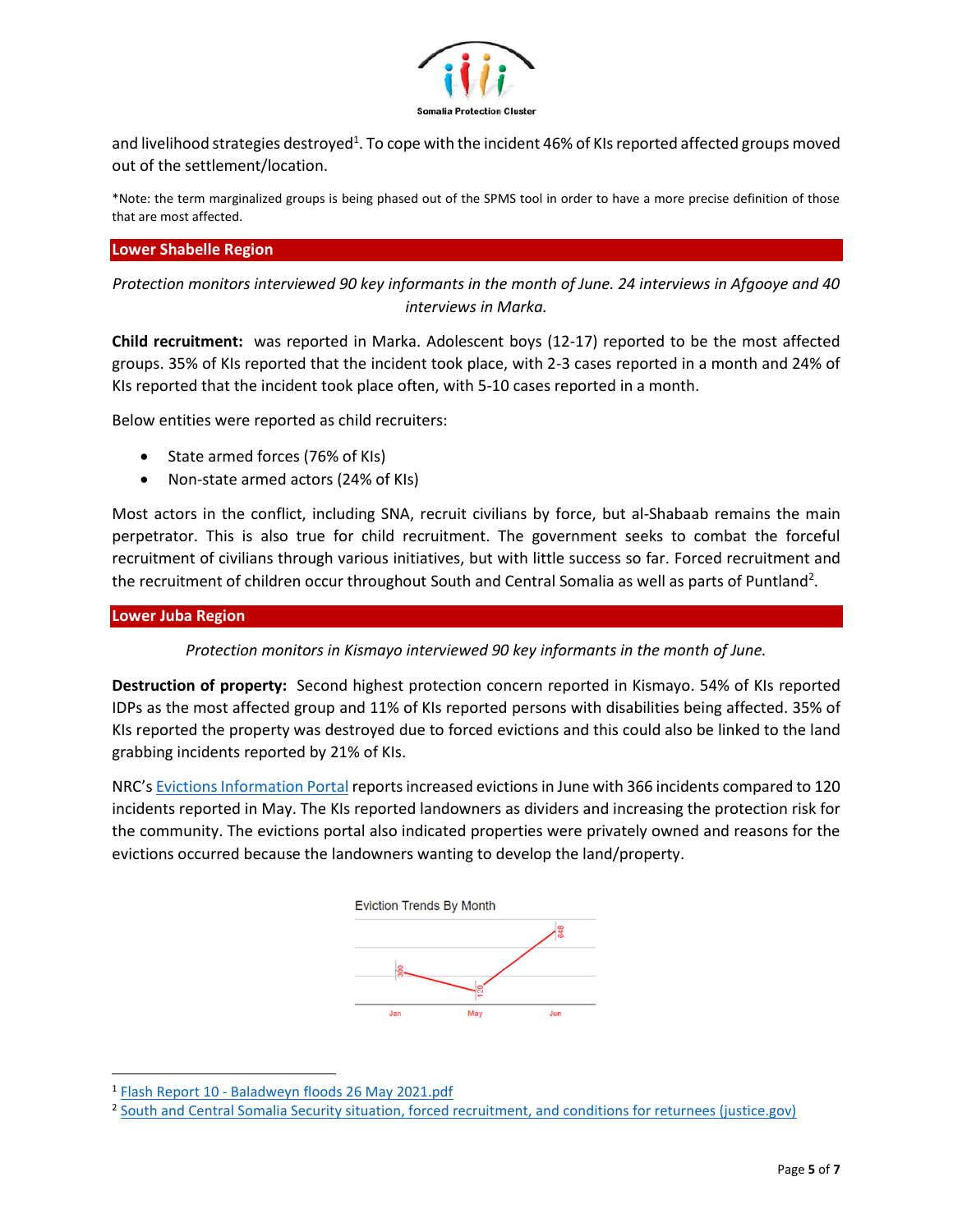

According to the evictions tracker the affected groups only had oral agreements with the landowners, which does not ensure security of tenure and thus places individuals/IDPs at a heightened risk of forced eviction.

## **Middle Shabelle Region**

*Protection monitors in Kismayo interviewed 73 key informants in the month of June. 60 KIs interviewed in Balcad and 13 interviews in Jowhar*

**Extortion/abuse of assistance:** Incident was reported in Balcad. IDPs, adolescent girls, adult women, marginalized groups, and older women (60+) reported to be the most affected. The below table highlights the type of extortion and action taken by NGOs:

| <b>Type of Extortion</b>       | % Of KIs | <b>Action taken</b>                | % of KIs |
|--------------------------------|----------|------------------------------------|----------|
| Pay money to be included       | 79%      | Register people initially left out | 33%      |
| Exchange of sexual favor       | 36%      | Organize community meetings        | 29%      |
| Forced to share the assistance | 17%      | Withdraw from the area             | .5%      |

### **Connectors and Dividers**



### **Bari Region**

### *Protection monitors in Bosaso interviewed 30 key informants in the month of June.*

**Ill-treatment:** 57% of KIs reported incidents of ill-treatment making it the second highest protection concern reported in Bosaso. IDPs, women, persons with disabilities, adolescent girls and marginalized groups reported to be the most affected groups in the community. Currently SPMS defines ill-treatment as:

Inhumane, cruel, or degrading treatment or punishment. For example, severe pain or suffering, whether physical or mental, intentionally inflicted on a person for such purposes as obtaining from him/her or a third person information or a confession, punishing him/her for an act he/she or a third person has committed or is suspected of having committed, or intimidating or coercing him/her or a third person, or for any reason based on discrimination of any kind.